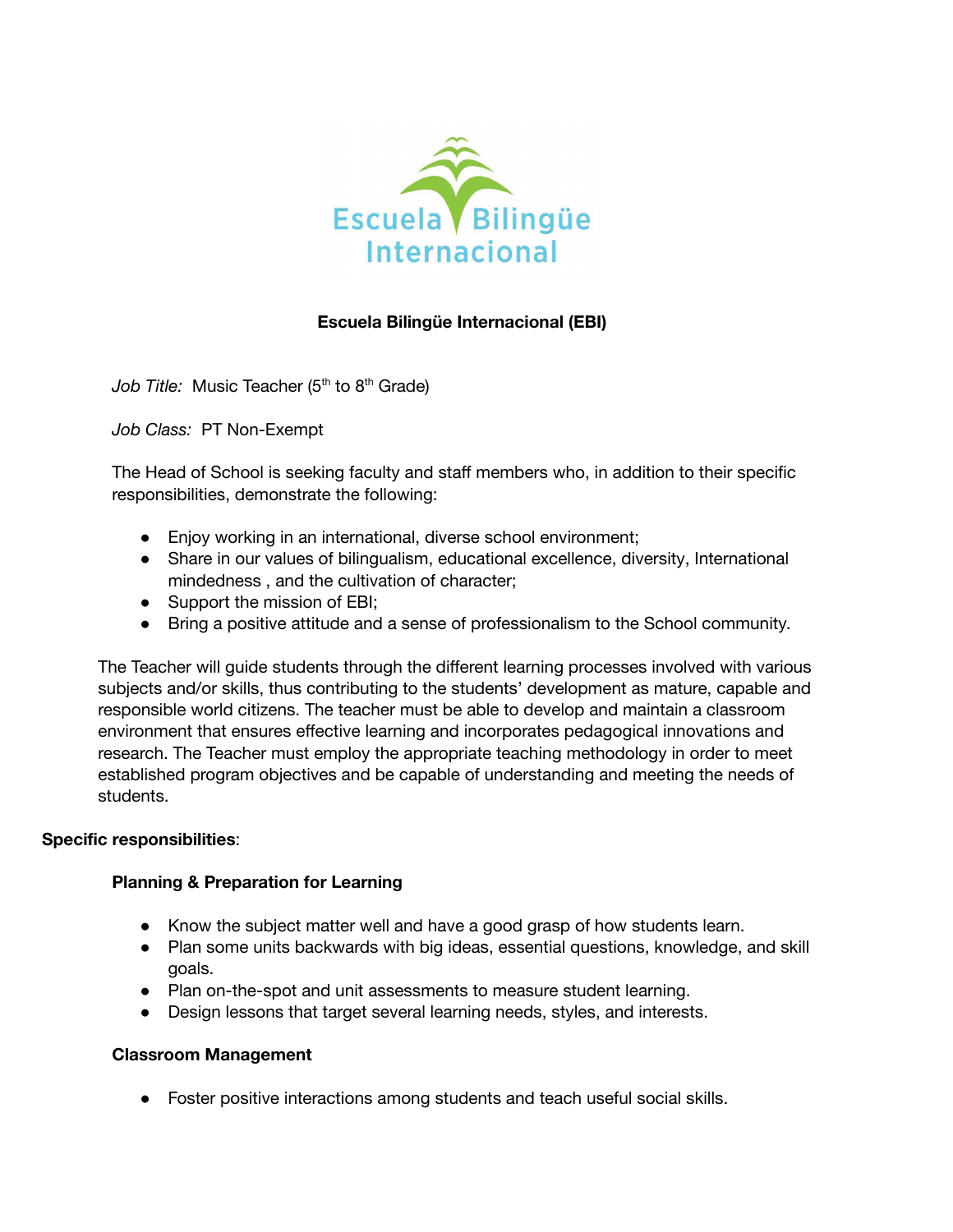- Teacher routines and make sure that students maintain them all year.
- Have a repertoire of discipline "moves" and can capture and maintain most students' attention.
- Maximize academic learning time through coherence, lesson momentum, and smooth transitions.
- Confident, dynamic "presence" and diffuse most discipline problems before learning is impacted.

### **Delivery of Instruction**

- Activate students' prior knowledge and hook their interest in each unit and lesson.
- Use clear explanations, appropriate language, and good examples to present material.
- Orchestrate effective strategies, materials, and classroom groupings to foster student learning.
- Have students actively think about, discuss, and use the ideas and skills being taught.
- Differentiate instruction to accommodate most students' learning needs.

## **Monitoring, Assessment, and Follow-Up**

- Provide clear criteria for proficiency, including rubrics and exemplars of student work.
- Frequently check for understanding and give students helpful information if they seem confused.
- Has student set goals, self- assess, and know where they stand academically at all times.
- Take responsibility for students who are not succeeding and get them extra help.
- Reflect on the effectiveness of learning and continuously work to improve it.

# **Family & Outreach**

- Give parents clear, succinct expectations for student learning and behavior for the year.
- Communicate as necessary. Medium and tone are appropriate.
- Respond promptly to parent concerns and make parents feel welcome.
- Use conferences and report cards to give parents feedback on their child's progress.

### **Professional Responsibilities**

- Willing to participate beyond the academic program is punctual and reliable with paperwork, duties, and assignments; keep accurate records.
- Demonstrate professional demeanor and maintain appropriate boundaries.
- Ethical and above-board, uses good judgment, and maintains confidentiality with student records.